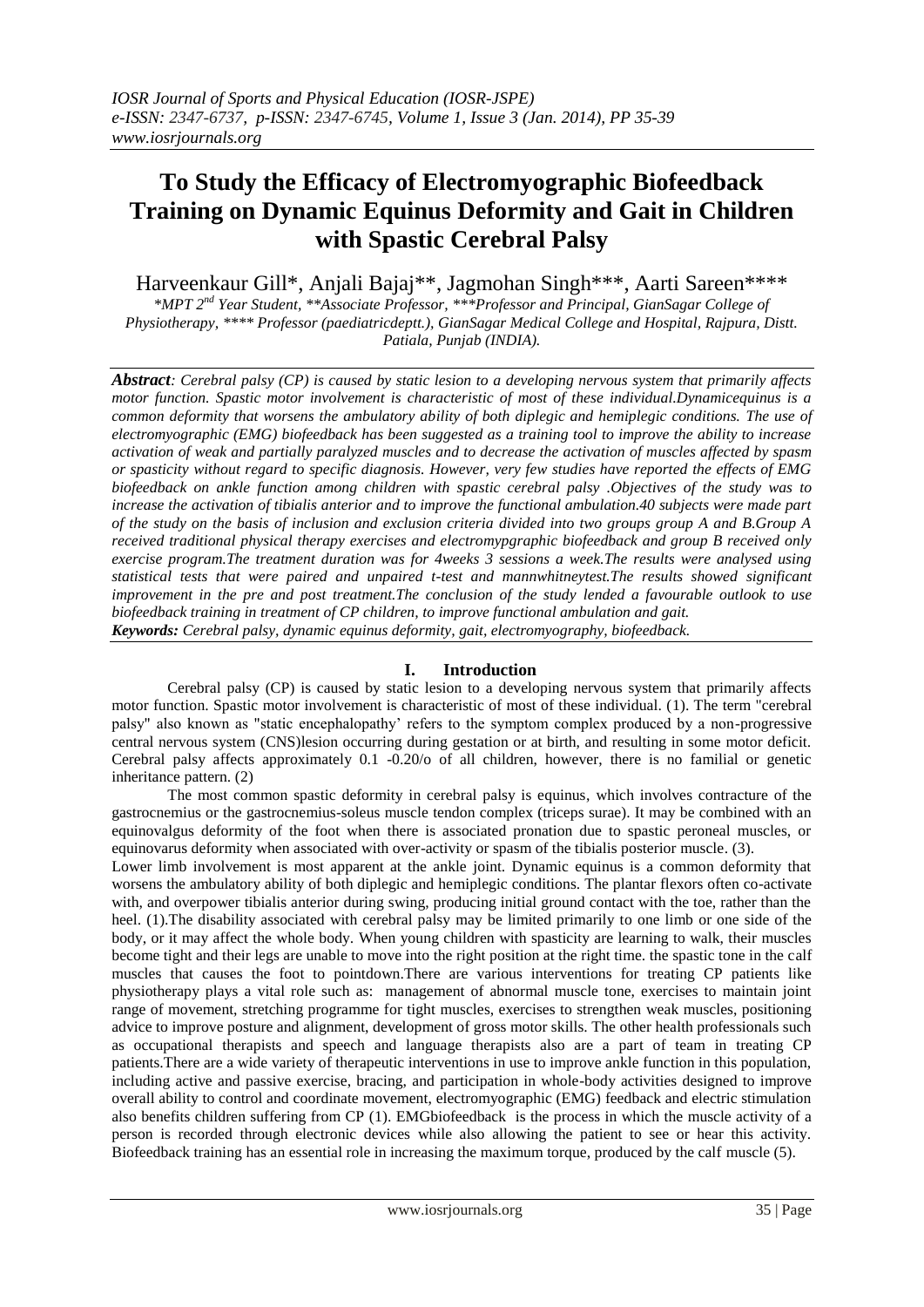# **Aims and objectives of the study**

# **Statement of the study**

To study the efficacy of electromyographic biofeedback training on dynamic equinus deformity and gait in children with spastic cerebral palsy.

### **Aim of the study**

To evaluate the efficacy of electromyographic biofeedback training on dynamic equinus deformity and gait in children with spastic cerebral palsy.

### **Objectives of the study**

To increase the activation of tibialis anterior. To improve the functional ambulation.

# **Hypothesis**

Null Hypothesis- There is no statistical significant effect of electromyographic biofeedback training on dynamic equinus deformity and gait in children with spastic cerebral palsy.

Alterative Hypothesis- There is a statistical significant effect of electromyographic biofeedback training on dynamic equinus deformity and gait in children with spastic cerebral palsy.

# **II. Review of Literature**

Colborne (1994) Children with spastic hemiplegia secondary to cerebral palsy show disrupted patterns of work and power in gait. A computer-assisted feedback system was used to deliver EMG feedback from the triceps surae muscle group to walking subjects in conjunction with amplitude and timing targets for muscle relaxation and activation. Biofeedback of triceps surae muscle activity during gait was compared with physical therapy (PT) in a two-period crossover design, with intervening biomechanical gait analyses to assess the effects of each type of treatment. It is concluded that the feedback protocol might be an effective adjunct to physical therapy in hemiplegic children.

Dursun (2004) concluded that Children with cerebral palsy and dynamic equinus deformities may benefit from biofeedback treatment for ambulation. Thirty-six children with spastic cerebral palsy and dynamic equinus deformity were included in the study. The biofeedback group consisted of 21 children who each received EMG biofeedback training plus conventional exercise programme. The control group consisted of 15 children who each received conventional exercise programme only. Active range of motion of the ankle joints, muscle tone of plantar flexors, and gait function of the children were evaluated and compared. The biofeedback group displayed statistically significant improvements regarding tonus of plantar flexor muscles and active ROM of ankle joints (p < 0.000 for all parameters). Gait function showed statistically significant progress in both of the groups, but the biofeedback group was superior to controls.

Maenpaa (2005) concluded that Neuromuscular Electrical Stimulation (NMES) appears to produce sensory feedback from limbs by activating the spinal and supraspinal tracts and cortical body schema areas which are needed to produce voluntary movement. The ability to move the limbs in turn increases the activity of the children during the therapy sessions. MENS therapy as an add-on treatment produced at least temporary relief of myocontracture of the Achilles tendon in children with CP. The gained increase in ROM can postpone the surgical elongation of the Achilles tendon for years. The definite place of ES therapy in children with CP can be judged only after controlled trials. Methodology

**Study design-** The study was conducted as the experimental study to evaluate the efficacy of electromyograhic biofeedback training on dynamic equinus deformity and gait in children with spastic cerebral palsy.

**Research setting-** Neurological physiotherapy research laboratory and out patient department of GianSagar College of physiotherapy, Ramnagar, Banur, Distt. Patiala.

#### **Study duration-** Six months.

**Population-** Spastic cerebral palsy patients from In and Out Patient Department of Paediatrics and Out Patient Department of Physiotherapy GianSagar Medical College and Hospital and Out Patient Department of GianSagar College of Physiotherapy, Ramnagar, Banur, Distt. Patiala.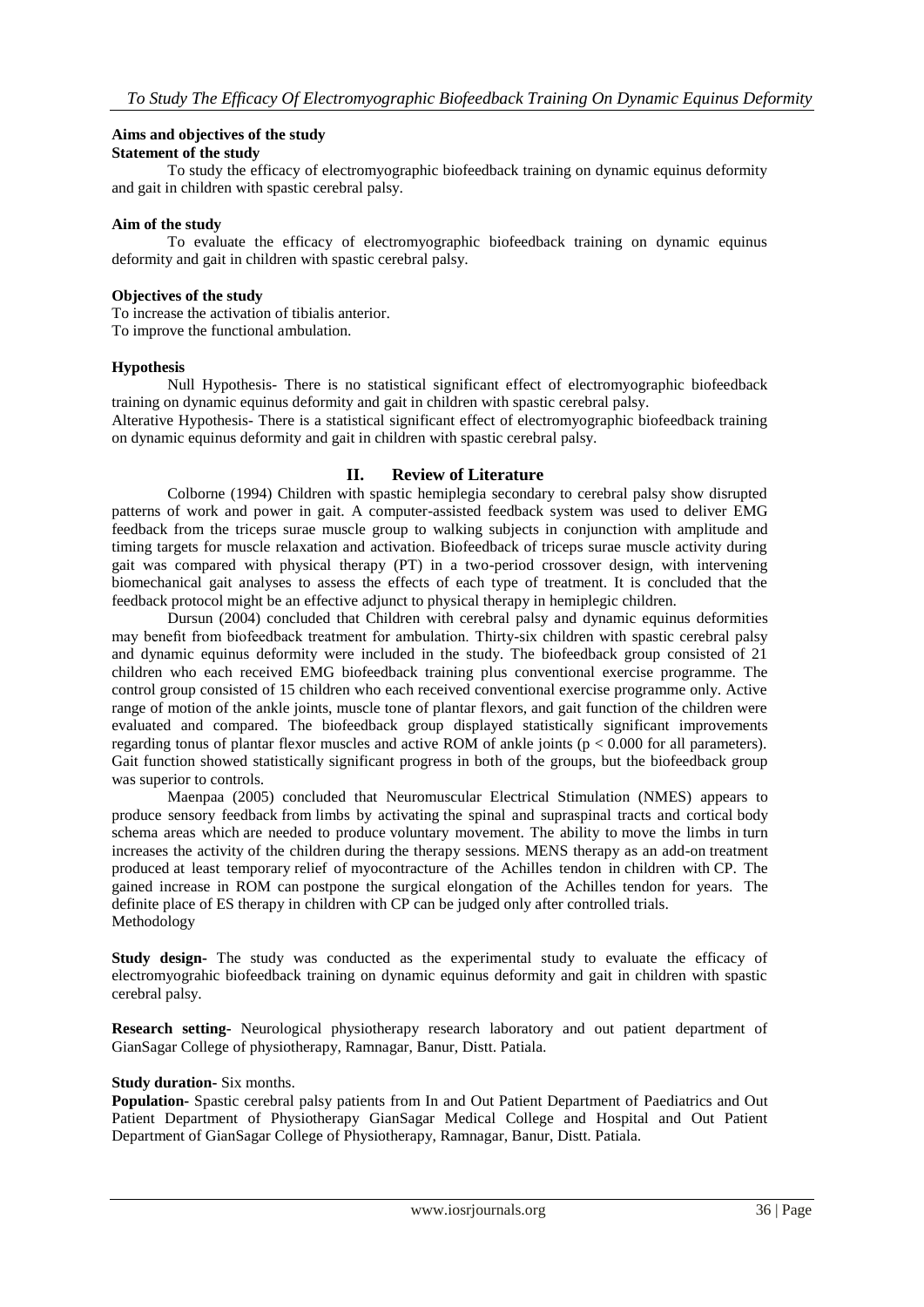**Ethical approval and informed consent**:- This study was approved by ethical committee of GianSagar Medical College and Hospital. And informed consent was taken from all the subjects before the initiation of the treatment. All the subjects were duly informed about the treatment protocols, time and duration of the treatment, risk factors and the precautions.

**Sampling method-** Random sampling method (on the basis of odd and even no. of grouping).

**Sampling size–** Forty subjects (two groups were divided on the basis of random sampling group- A (experimental group) and another group- B (control group).

# **Sampling criteria**

# **Inclusion criteria**

Age between 04-14 years

Diagnosed as diplegic or hemiplegic cerebral palsy with equinus deformity

Toe walking gait pattern

Able to walk independently with or without a walking aid

Normal visual and hearing capability

#### **Exclusion criteria**

Static deformity in lower limb (unilateral or bilateral)

Non-cooperative patients

Underwent any surgery of ankle joint

#### **Procedure**

After the approval from the institutional ethical committee of GianSagar Medical College and Hospital the procedure was started.

After taking consent on the basis of inclusion and exclusion criteria subjects were assessed by electromyography and functional ambulation with functional ambulatory scale. Each patient was allowed to walk across the treatment room, during which the subject was observed and the mean value was considered as the actual score of functional ambulation.

Subjects belonging to the experimental group (A) were subjected to a traditional physical therapy program including:

Stretching exercises for Achilles tendon and hamstring muscles passively.

Proprioceptive training in the form of slow rhythmic approximation, touch and weight bearing- passive stretch and movement.Facilitation of postural reaction (righting, equilibrium, and protection).Gait training program- between parallel bars, using walkers, and climbing stairs ten repetitions, in addition to electromyographic biofeedback for dorsiflexors of the affected limb.

The subject were made sit upright (semi forward position) with feet flat against the floor. The recording electrode was placed and fixed on the belly of tibialis anterior muscle with the reference electrode five cm apart and distal to the active one and on the same line, the ground electrode was placed and fixed on the lateral malleolus of the affected side. The subject was instructed to watch the monitor for electromyographic biofeedback and the subject was given three active dorsiflexion training trials, each consisting of a single, continuous thirty seconds contraction of the tibialis anterior muscle with one minute rest between trails (8).

After a verbal command the subjects were asked to perform his/her maximal tibialis anterior contraction, the subject were encouraged to do his best on all trails. Each trail was repeated for 10 successive times per session. All patients of the experimental group were informed that feedback signals provide precise information concerning the course of the muscle contraction. Each session lasted for 30 minutes. (8).

Subjects belonging to the control group (B) received previously mentioned traditional physical therapyprogram only.

Treatment for both groups was continued for four weeks, three sessions per week. The recordings of electromyographic biofeedback were recorded before the treatment started and after ten sessions of recordings of electromyography and functional ambulation were again recorded to observe the results. (9).

#### **Variables**

#### **Independent variables**

- Electromyographic biofeedback
- Stretching exercises
- Proprioceptive training
- Gait training programme

# **Dependent variables**

- Electromyography
- Functional ambulatory scale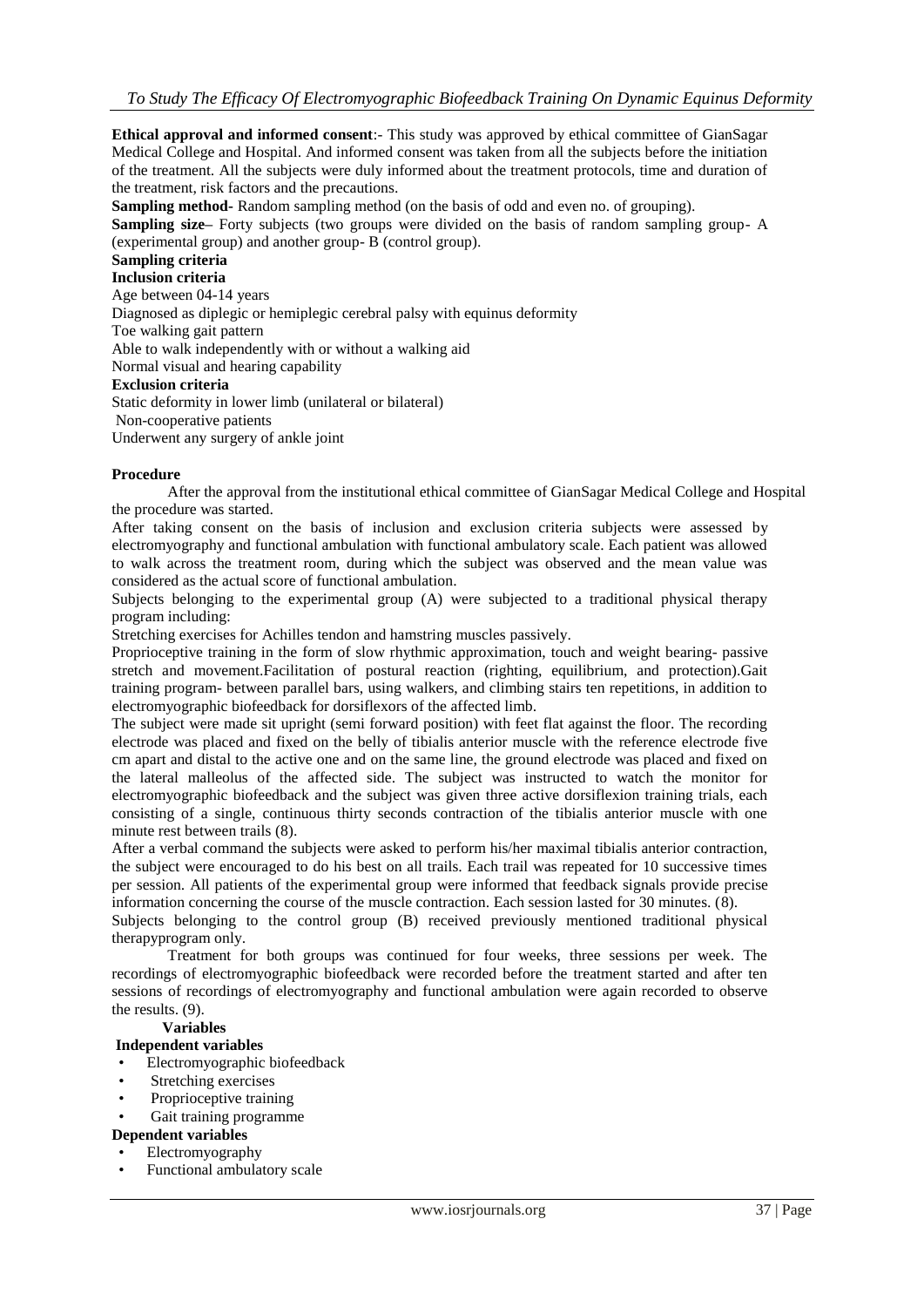# **III. Results**

Pre treatment and post treatment readings were compared using standard statistical tools. Paired t-test between the variables of electromyography in pre and post treatment Unpaired t-test between the variables of post treatment of electromyography Mann Whitney U test between variables of functional ambulatory scale

Table no. 1 comparison of Mean and SD of group A and B for functional ambulation.

|        | Pre<br>post     |                 |
|--------|-----------------|-----------------|
|        | $Mean + SD$     | $Mean + SD$     |
| GroupA | $2.60 \pm 0.68$ | $3.15 \pm 0.64$ |
| GroupB | $2.75 \pm 0.65$ | $2.95 \pm 0.60$ |

#### Table no.2 Mean (in mV) and SD of group A and B for EMG biofeedback

|         | Pre<br>Post     |                 |
|---------|-----------------|-----------------|
| Groups  | Mean $\pm$ SD   | $Mean \pm SD$   |
| Group A | $5.05 \pm 0.29$ | $4.88 \pm 0.30$ |
| Group B | $4.99 \pm 0.63$ | $4.97 \pm 0.64$ |

#### Table no.3 Paired t-test between variables of EMG biofeedback in group A and group B.

| groups<br>Significant at 5% | t-value | Significant/non-<br>significant |
|-----------------------------|---------|---------------------------------|
| Group A                     | 12.6    |                                 |
| Group B                     | 4.18    | Significant                     |

Table no.4 Unpaired t-test between the variables of post values of group A and B of EMG biofeedback treatment

|               | Unpaired t-value | Significant/non-significant |
|---------------|------------------|-----------------------------|
| Group A and B | 0.60             | Significant                 |

Table no.5 Mann Whitney U-test between the variables of functional ambulatory scale

|         | Z-score | u-value | Significant/non-<br>significant |
|---------|---------|---------|---------------------------------|
| Group A | 2.44    | 109     | significant                     |
| Group B | 0.96    | 164     | Non-significant                 |

# **IV. Discussion**

This study aimed at evaluating the efficacy of Electromyographic biofeedback training on Dynamic Equinus Deformity and Gait in children with spastic cerebral palsy aged 04-14 years. The following discussion intends to explain the observations made and the results obtained through this study in the light of the available scientific evidence. The subjects who suffered from dynamic equinus deformity following cerebral palsy or hemiplegic gait were taken in this study in accordance with electromyographic biofeedback training and physical therapy, as the improvement of gait is the major goal of this study. Cerebral palsy is a static encephalopathy that is characteristically non-progressive and is accompanied with postural disturbances. CP is a fairly common disease and the most important cause of childhood disability (10).During the therapy, reeducation of the patients gait was especially emphasized. Using EMG biofeedback methods an attempt was made to achieve the planned effect via a reduction of spasticity and improvement in functional ambulation.In this study, patients were made to walk across the treatment room for the scoring of functional ambulation scale from 0-5. As we have included the patients who can walk (with or without support).The functional ambulatory